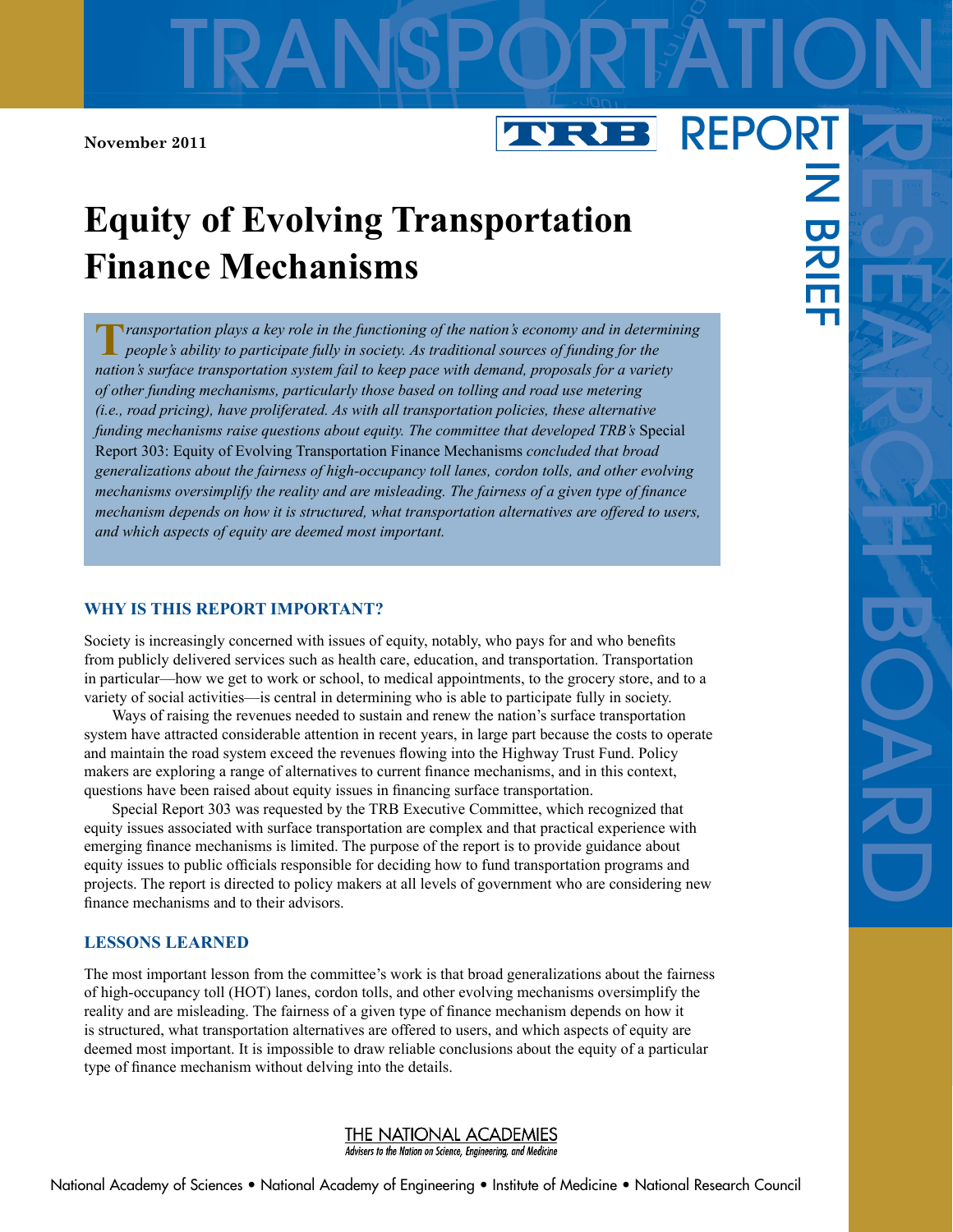

**MnPASS I-394 HOT lanes in Minneapolis. (Photo courtesy of David Gonzalez, Minnesota Department of Transportation.)**

Public policy makers should pay attention to the defining characteristics of all finance proposals, particularly the ways in which revenues are collected and used, because the fairness of many transportation finance mechanisms depends so much on applicationspecific details. Moreover, the equity implications of transportation finance mechanisms are not always as they seem initially. New transportation finance policies motivate people to find ways of avoiding or passing on additional charges. For example, individuals may change their travel behavior to avoid paying a new tax or fee or to take advantage of new travel options, and businesses may pass on new charges by raising prices to their customers. Determining who wins and who loses as the result of behavioral changes and their consequences is complicated, and the answers are rarely clear cut.

Comparing finance proposals against current funding mechanisms is also important. If the current mechanism is itself inequitable, one of the key questions for policy makers becomes "how does an alternative funding method change the equity picture?"

To help inform decisions about equity issues, researchers need to gather fine-grained data on personal travel and freight movements and to develop models that can simulate relevant travel behaviors. Analysts then need to use these tools to explore a wide range of questions about how travelers and businesses modify their use of the transportation system in response to changes in prices and services and about the consequences of these responses, always bearing in mind the uncertainties inherent in travel forecasting models.

In deciding what constitutes an equitable transportation finance policy, policy makers need to recognize that there are multiple dimensions of equity, some of which may be contradictory. Policy makers need to consider a variety of factors in making choices about what is equitable in a given situation. Good data and analytical tools; knowledge gained through research; carefully crafted, situation-specific analyses; and meaningful interactions with all stakeholders can help policy makers compare the equity of alternative mechanisms and craft policies that enhance equity.

## **RECOMMENDATIONS**

#### *For Public Policy Makers and Their Staff*

Public policy makers should engage all their constituents and stakeholders early and repeatedly in discussions of proposed transportation finance mechanisms. They and their staff should ensure that appropriate data, analytical results, and communication strategies are used to address equity explicitly from the outset of a program or project. Specific tasks include

- Assessing likely impacts of financing strategies,
- Using lessons learned elsewhere to inform discussions,
- Developing outreach programs and educational materials, and
- Exploring possible remedies for inequities.

#### *For Researchers and Analysts*

Researchers and analysts should conduct scientifically rigorous before-and-after and cross-sectional studies to measure the equity implications of evolving financing mechanisms and provide a robust basis for future decision making. These studies should

- Track short- and long-term behavioral shifts in response to the evolving mechanisms,
- Conduct verifiable analyses to ensure the validity and transferability of results, and
- Avoid preconceived notions and oversimplification.

Among the questions for which research could provide useful insights into the equity implications of transportation finance mechanisms are the following:



 **San Diego uses revenues from the I-15 HOT lanes to support bus service in the corridor. (Photo courtesy of San Diego Association of Governments.)**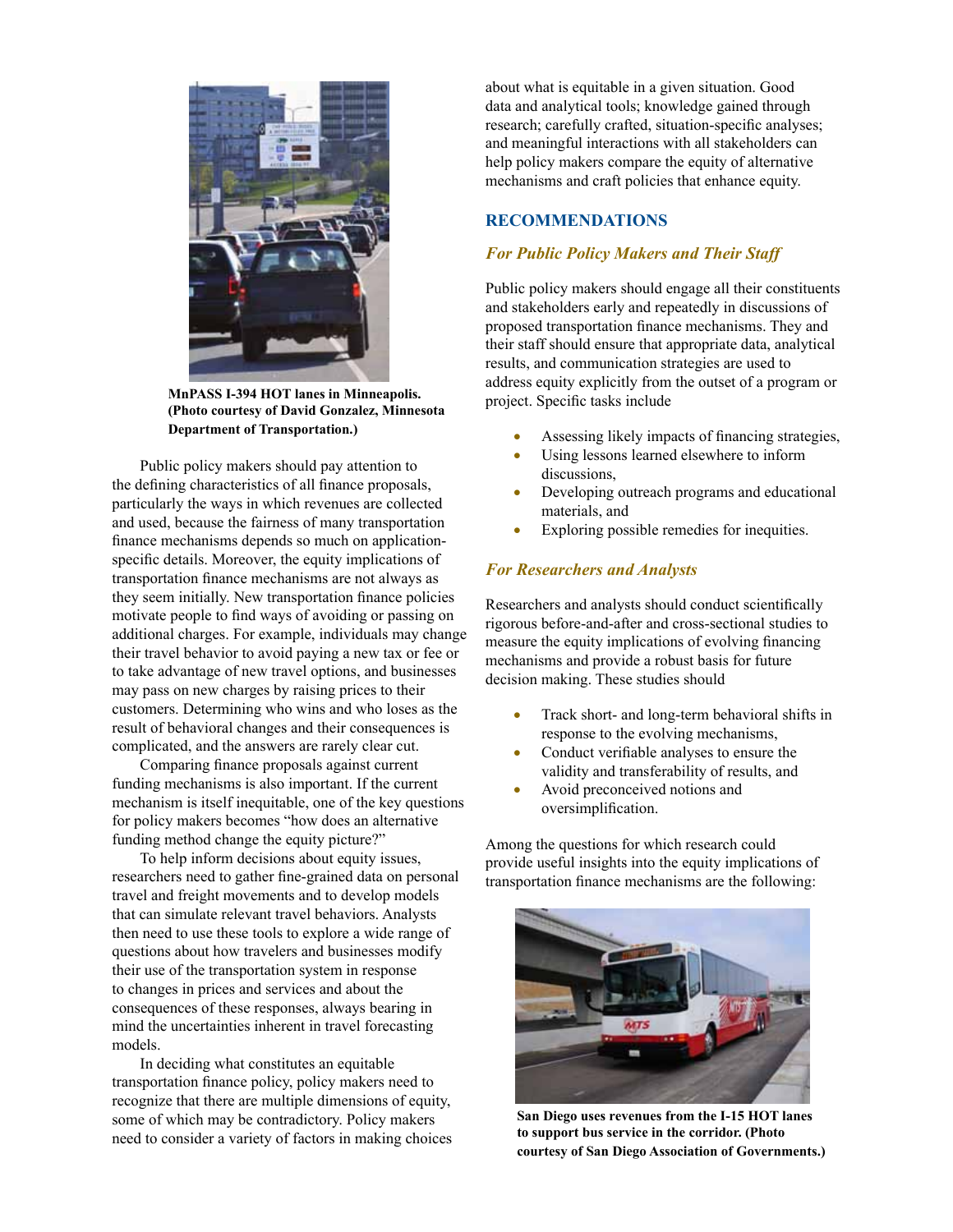- How do members of different socioeconomic groups alter their behavior systematically to avoid or reduce payments, either in the short or long term? Short-term changes could include changing routes or time of travel, or both; using public transit rather than driving; or foregoing a trip entirely. Long-term changes (over a period of years) could include changing home, job, or business locations or choosing to stop work or travel less.
- Do the consequences of any of these behavioral changes have direct and material equity impacts on the people involved, including the range of costs that they may incur (e.g., longer commutes, poorer job benefits, more expensive rents or mortgages)?
- Do the consequences of any of these behavioral changes have indirect or independent equity impacts on other stakeholders? For example, do behavioral changes in response to new taxes or fees change the competitiveness of certain retail, housing, land, or labor markets, possibly accompanied by a spatial rearrangement of jobs? Do such behavioral changes improve health outcomes by reducing environmental pollutants, noise, or other negative externalities? And if so, what are the equity effects?
- What have been the behavioral responses to remedies intended to address inequities in transportation finance and services? How effective have the remedial actions or programs been? Have efforts to mitigate perceived inequities of a finance policy ever worsened actual equity outcomes?



**Aerial view of Southern California I-15 HOT lanes. (Photo courtesy of California Department of Transportation, District 11.)**



**Open road tolling on the Illinois Tri-State Tollway. (Photo courtesy of Illinois Tollway.)**

As practical experience is gained with newer transportation finance mechanisms, researchers and analysts in the United States should take full advantage of opportunities to capture lessons learned abroad.

Also, as researchers and analysts continue to develop and implement advanced travel behavior and land use models for a variety of applications, they should ensure that such models incorporate features needed to inform equity analyses of transportation finance policies. In particular, models need to recognize that a willingness to pay to save time (value of time) varies from person to person and for the same person in different situations.

## *For the Federal Highway Administration and the Federal Transit Administration*

FHWA and FTA should ensure that equity assessments integrated into overall project and program evaluation processes are both effective and meaningful. To this end, they should clarify and publicize the eligibility of such equity assessments as expenses of the federal aid program.

# *For the U.S. Department of Transportation's Office of Policy and Its Research and Innovative Technology Administration*

The U.S. Department of Transportation's Office of Policy and its Research and Innovative Technology Administration should support and direct a collaborative effort to build a knowledge base for decision support that includes

- A program of scientifically rigorous beforeand-after and cross-sectional studies to assess the equity outcomes of road pricing and other evolving transportation finance mechanisms as they are implemented in the United States and
- An ongoing effort to gather lessons learned about equity implications from the implementation of such mechanisms abroad.